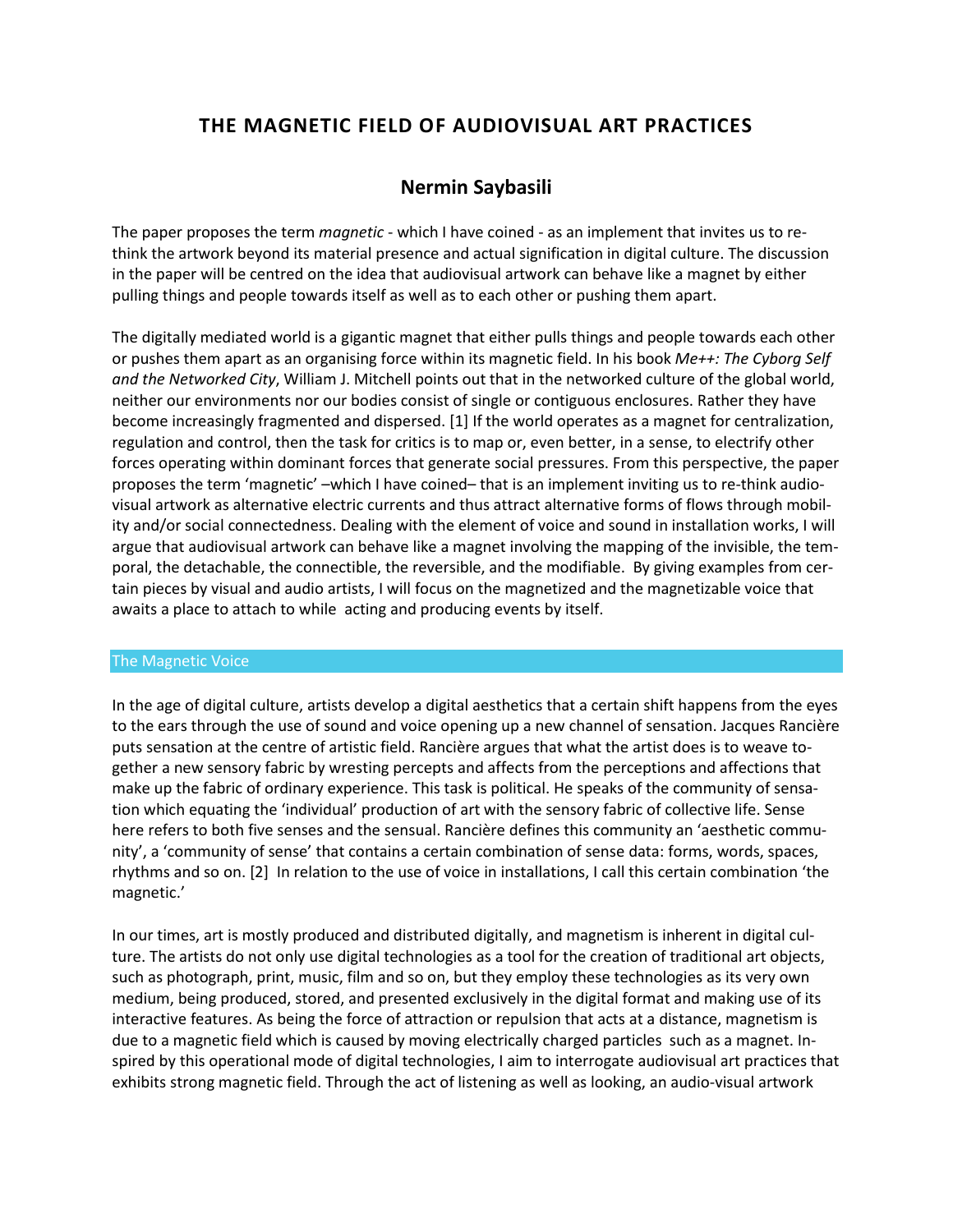can take shape or function as being inclined toward affect and not just towards perceived meaning, content, logos or truth. It can offer an aesthetic experience that facilitates a form of consciousness, an intensity of feeling, an energy for action. The digital voice can produce an aesthetic effect which stands apart from the referential or informational function of language. Voice is there for expression, as Mladen Dolar, a voice theorist points out:

expression versus meaning, expression beyond meaning, expression which is more than meaning, yet expression which functions only in tension with meaning, for it needs the signifier as the limit to transcend and to reveal its beyond. [3]

Hearing a voice and listening to it marks the moment of which it starts to operate as magnet therefore facilitating events and situations, introducing dis/connections, mobilizing bodies, and appealing to senses.

Speaking in visual terms, the recognition of forms is precise. However, sound and voice complicates the vision. Not being subordinated itself to the vision, voice becomes another object in the installation or another element in the video. Dolar points out a major difference between the visible and the audible:

The visible world presents relative stability, permanence, distinctiveness, and a location at a distance; the audible presents fluidity, passing, a certain inchoate, amorphous character, and a lack of distance. Voice is elusive, always changing, becoming, elapsing, with unclear contours, as opposed to the permanence, solidity, durability of the seen. [4]

Voice is on the site of event, not of fixity of things or the visibility of beings. It is magnetic. By its nature, voice knows neither interior nor exterior. It is a heavy task to keep the voice at distant. One is constantly exposed, no distance can be maintained to it.

In his book *Audio-Vision: Sound on Screen*, Michel Chion uses the term 'magnetization' in order to discuss the ways in which the filmic image 'magnetizes' sound in the space. By 'magnetization', Chion means mental spatialization, that is the psychological process (in monaural film viewing) of locating a sound's source in the space of the image, no matter what the real point of origin of the sound in the viewing space is. [5] He explains his point by giving some examples:

… if under particular screening conditions the loudspeaker is not located behind the screen, but placed somewhere else in the auditorium or in an outdoor setting (e.g., at the drive-in), or if the soundtrack resonates in our head by means of earphones (watching a movie on an airplane), these sounds will be perceived no less as coming from the screen, in spite of the evidence our own senses. [6]

Chion further argues that sound coming from another point than the screen is 'magnetizable' only if the sound itself maintains a basic spatial stability. If it constantly moves back and forth among loudspeakers, the image will have a harder time absorbing it, and the sound takes on a centrifugal force of its own that resists visual 'attraction.' [7]

A sound-installation can produce spatial magnetization on its own, free from the image or vision as formulated by Chion. The magnetic field is also a topography that is invisible, but responsible for the most notable property of a magnet. Ayse Erkmen's nine-channel sound installation *Ghost* (2010) which was exhibited in Thyssen-Bornemisza Art Contemporary in Vienna is a journey into magnetizing situations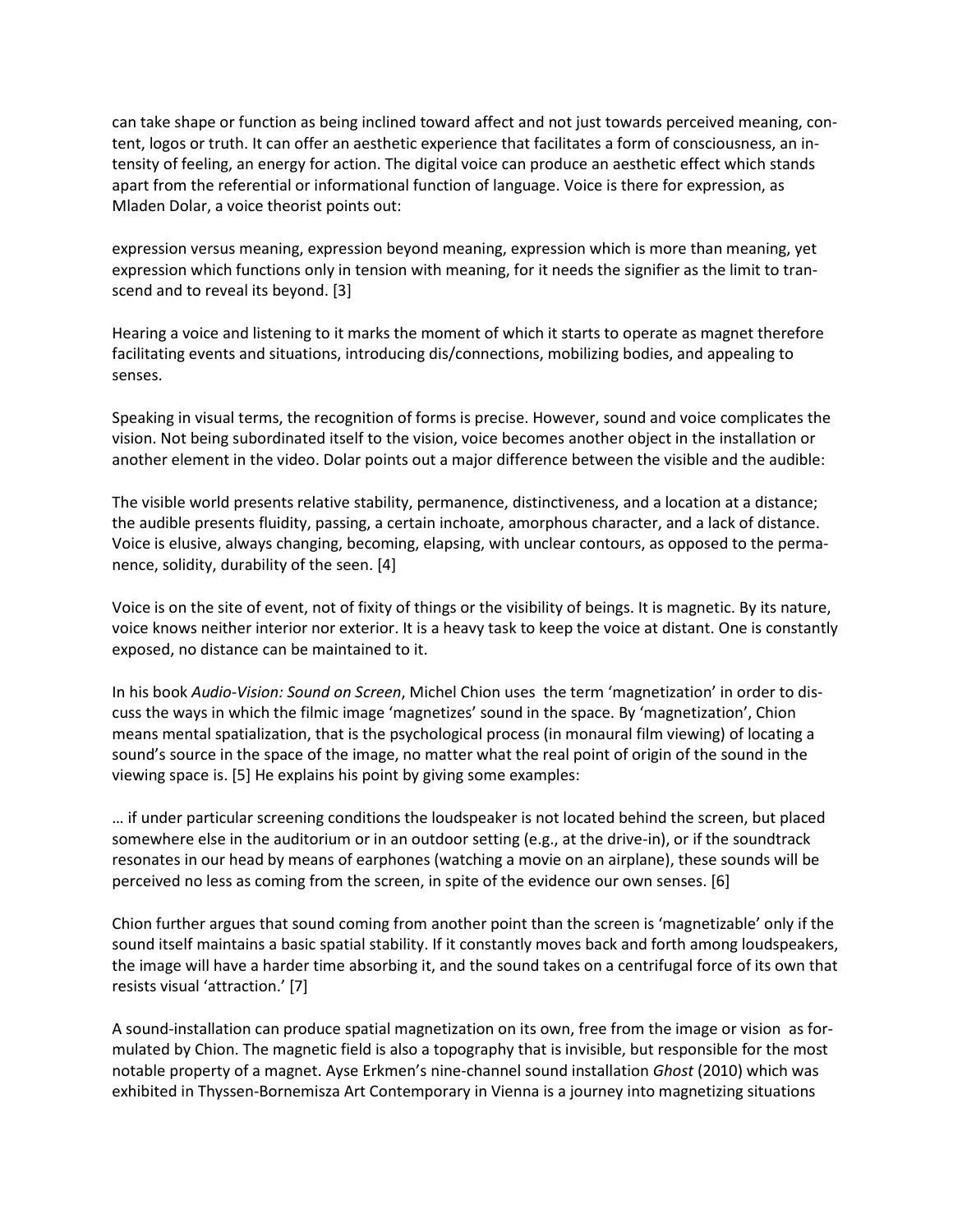and their electrified effects in a very particular way. The exhibition building was formerly known as the Palais Erdödy Fürstenberg and located in Vienna's first district where Ludwig van Beethoven spent a few months in 1806. Beethoven dedicated a number of works to Countess Anna Maria Erdödy, including the musical New Year's greeting *Glück, Glück zum neuen Jahr*(1819), whose ancestor owned the palace in 1714 and had it expanded in the following years. Besides a web of speculations about the relationship between Beethoven and the countess, Erkmen dealt with the rumor that the ghost of a young girl lives at the palace. Thus she re-composed the *Glück, Glück zum neuen Jahr* for a single voice, a soprano. In the sound installation, the singing voice of the soprano could be heard from nine speakers installed at the illuminated ceiling of the palace room. The singing voice coming from nine different speakers had a magnetic presence and a magnetized affect. This is partly because this had a bodiless voice, an 'acousmatic' voice, to put it in Michael Chion's words. There was nothing to look in the bright gallery room except the speakers and light bulbs, but certainly there was something to listen. Being neither inside nor outside the voice of the soprano distributed in all nine speakers behaves like separate magnets each wandering around the room seeking a place to settle. *Ghost* stretches the relationship of voice to a certain place and bodies. Enveloping the empty gallery room, the singing voices urged the audiences to move across the space to engage with immaterial histories, intangible realities, hidden places, speculative facts, lost stories, and repressed presences. By reducing the many-voices cannon to a single soprano voice and diffusing the musical fragment in the nine-channel speaker system, Erkmen introduced an original dispersion to the gallery space. Sound environment magnetized its visitors, their bodies, their senses and their minds. The ear of the audience detected the depth from a sound blend producing a sonic perspective. *Ghost* therefore led its audiences to move through its stark yet dense soundscapes. As Sean Cubitt has written:

… sound … must be approached, walked into, penetrated, and, in walking into it, as your body subtly moulds the acoustic around it, the sound will penetrate you. …an open soundscape is a world in which others exist as well as yourself. [8]

In a sound environment, we cannot perceive like that of the visual field of perception. In *Ghost* the audience inevitably oscillated between one visualized situation and the other sensed one, between what we can see and what we can listen and feel. An 'aesthetic community' emerges as the installation creates its own auditory public culture of the digital. *Ghost* has required the 'performative act' of listening as well as looking, it has created its own audiences who are urged to engage with a relationship of power and possession, to participate in lodging crucial knowledge, to transmit this, to manufacture public opinion, and to re-compose the cultural material obtained in private ownership for the general public in the age of digital culture.

Installation as an sonorous event that lasted leaves us with a crucial question: "Is it possible to retain the voice in the age of digitalization?" The technology of voice recording and reproduction surely makes possible to capture the voice. However the voice has never been just a pledge of presence, but rather an indicator of an impossible presence where the claim for authenticity or uniqueness becomes impossible.

#### Sound Object

Once Gilles Deleuze has remarked upon the fact that "the machine is always social before it is technical. There is always a social machine which selects or assigns the technical elements used." [9] Following this thought, we can suggest that digital technology is a product of digital culture, not the other way around.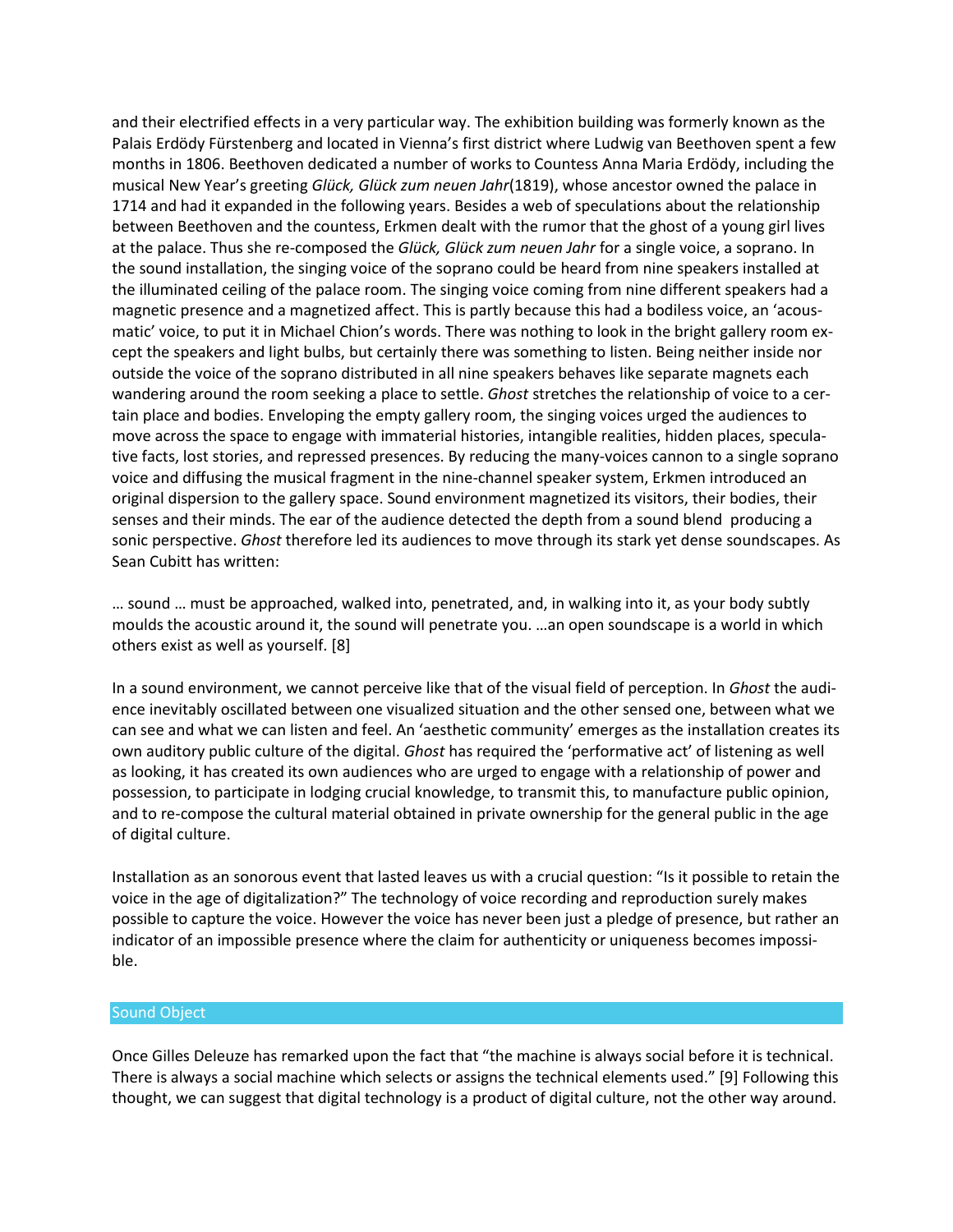This means that our digital worlds encompass the ways of thinking and doing that are embodied within that technology. This involves how we interact to produce that culture. In this context, 'the magnetic' refers to a particular connection between art and politics in the age of digital culture. In our times, visual artists use digital technologies to insert themselves into the network of social divisions, hierarchies and obligations in order to produce a counter culture of digitality. Amongst many, one of the strategies is to develop the politics of voice.

In January 1985, the General Directorate of the Turkish State Radio and Television Corporation (TRT) banned the use of 205 words on TV and radio broadcasts on the grounds that they did not comply with the general structure of the Turkish language. As the only broadcast institution both television and radio programmes were under the monopoly of TRT. In collaboration with MC Fuat, hip hop singer and songwriter, Asli Cavusoglu made a song entitled *191/205* (2010) by using 191 banned words found in TRT archives and newspapers. In the installation work with the same title, Asli Cavusoglu invited audiences to play this record in a gallery context. Through the mode of appropriation, old associations have been replaced with new meanings. Singing voice does not act as law or speak in the language of the logos or the power, as written by Paul D. Miller, aka DJ Spooky that Subliminal Kid, "languages evolve and learn to speak in new forms, new thoughts.' [10]

TRT General Director Tunca Toskay explained the motives behind the order in an interview with Hürriyet Newspaper on 30 January 1985 in these words: "Our aim is to prevent lingual division" and "to take the language used in the constitution as reference." The real aim was to erase the words mostly attached to the leftist thought and politics in favor of the right-wing nationalistic world view. Toskay's words reflect upon the policy of shaping people's taste with a paternalist approach and the hidden agenda of making the citizens apolitical systematically carried out after the military coup of 1980. The order mostly banned modern Turkish words and replaced them with words of Arabic and Persian origin. [11] Repealed within few months, the censorship was directly linked to the processes of social engineering and State repression.

Pitting the voice against the master signifiers, indeed that of the names of the father, *191/205* engages us with remix and DJ culture. The narrative structure in the song lyrics and the singing voice magnetizes memories of the past in order to give a counter-response to the present social, cultural, political and economical situations in the country as well as in the world such as racism, civil wars, unemployment, etc. The voice in the song pinpoints a dichotomy of the voice and the signifier. Signifier is that in language which can be replicated and thus enables speech. It is in that language which can be linguistically classified, pinned down and dissected into a web of differences. But the voice cannot necessarily contribute to signification. The signifier can be stained by the voice who speaks, who uses the language. [12] According to Dolar voice is always a sound object, not merely the bearer of signification. This is where the effort of poetry lies. He writes:

The signifier has a double nature: apart from its differential, signifying, sense-making properties it also produces erratic sound echoes, reverberations, sound contagions, similarities, the stuff that can be put to use in repetitions, rhythms and rhymes, the stuff that can unexpectedly produce another meaning, inside of what makes sense, signification beyond signification, although both are inextricably tied together. [13]

As an installation in the form of a music set, *191/205* is destined to wait for its performer. As Nicolas Bourriaud points out "the contemporary work of art does not position itself as the termination point of the 'creative process' (a 'finished product' to be contemplated) but as a site of navigation, a portal, a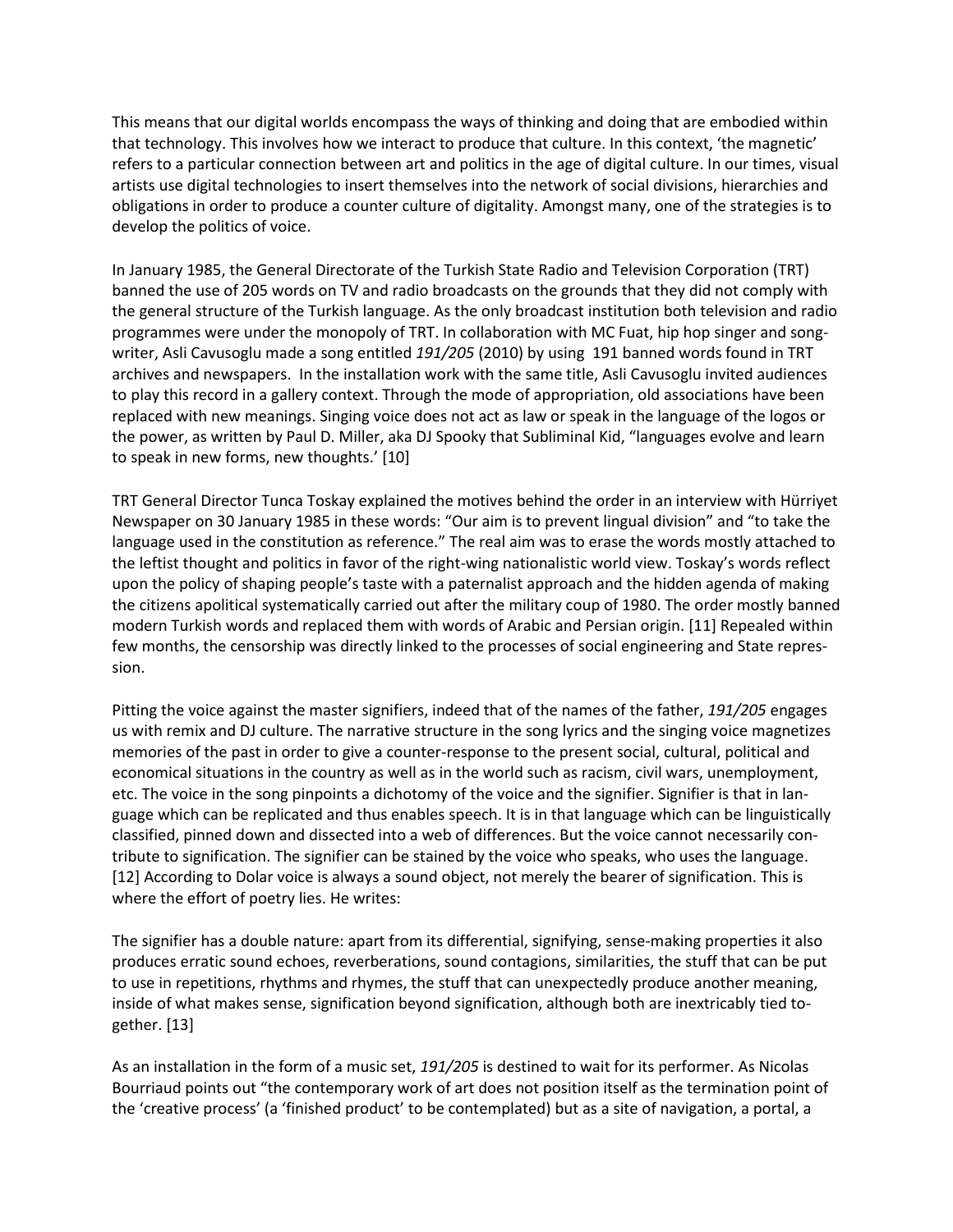generator of activities." [14] Similarly, emerging as a social form through participation, *191/205* maps out a magnetic field of its own.

#### The Acts of Voice

The term 'magnetic' refers to a particular sort of potentiality that an audio-visual artwork can carry in itself. This potentiality refers to the co-existence of 'mobile elements' (objects, bodies, sounds, voices) that operate like magnets so as to produce a plural form and thus require another kind of material practice and spectator/listener.

Giorgio Agamben argues that in modern world societies have lost their gestures under the action of invisible powers. According to Agamben, art should belong to the realm of ethics and politics and not simply to that of aesthetics. [15] The philosopher inscribes gesture into the sphere of action clearly setting it apart from acting and making. "What characterizes gesture is that," writes Agamben, "in it nothing is being produced or acted, but rather something is being endured and supported." [16] Agamben therefore distinguishes gesture from representation that contains a sphere of means as addressing a goal and from a separate and superior sphere of gesture as a movement that has its end in itself. Instead Agamben points out that

[t]he gesture is the exhibition of a mediality: it is the process of making a means visible as such. It allows the emergence of the being-in-a-medium of human beings and thus it opens the ethical dimension for them. [17]

Elements in an audio-visual artwork can arrange themselves in a gesture. I am interested in the use of voices in artworks that exhibits gesture and not image. Voice is not simply ephemeral. It can act, it can produce effects in the world and for the world.

*Istanbul-Amsterdam Audio Tour*, a sound art project, inscribes itself into the city of Istanbul as it was relayed to human beings in gestures. Utilizing the medium of audio guide or guided tour, *Istanbul-Amsterdam Audio Tour* made the voice record not just a signifier, but an act. The audience put on the headphones and listened to the voice narrating, giving information or instructions on certain sites or buildings in the city. An act of listening facilitates a sound walk which is magnetic. *Ticket to Amsterdam* (2010) for instance was a 50-minute sonic journey over the waters of the Bosphorus by the sound artist Justin Bennett and theatre maker Renate Zentschnig. The artists invited its audience to use the inner-city ferry during the tour to create an analogy between the Bosphorus of Istanbul and the IJ river of Amsterdam. According to the instructions given by the voice of the guide, The Turkish and Dutch Leyla Cimen, the audience started the journey by taking the ferry in Karakoy and ended up somehow in Amsterdam. Cimen made links, contrasts and similarities between the two cities, and the audience listened to her interviewing Amsterdammers and Istanbulites commuting from one side to the other on a daily basis. After landing again at Karakoy the audience as performer had the chance to be a sonic tourist as s/he wanders along the streets of Amsterdam even though her/his body was in Istanbul and s/he walks on the streets of Karakoy. *Ticket to Amsterdam* aims at facilitating experiences, experiences that different from the ordinary, from the imposed, from the habitual.

I read *Istanbul-Amsterdam Audio Tour* as an interrogation in the field of the 'magnetic city', a mapping of magnetizing situations and their electrified effects. The 'magnetic' of which I am speaking is about shifting from space to place and from permanent to temporal through mobile elements that operate like